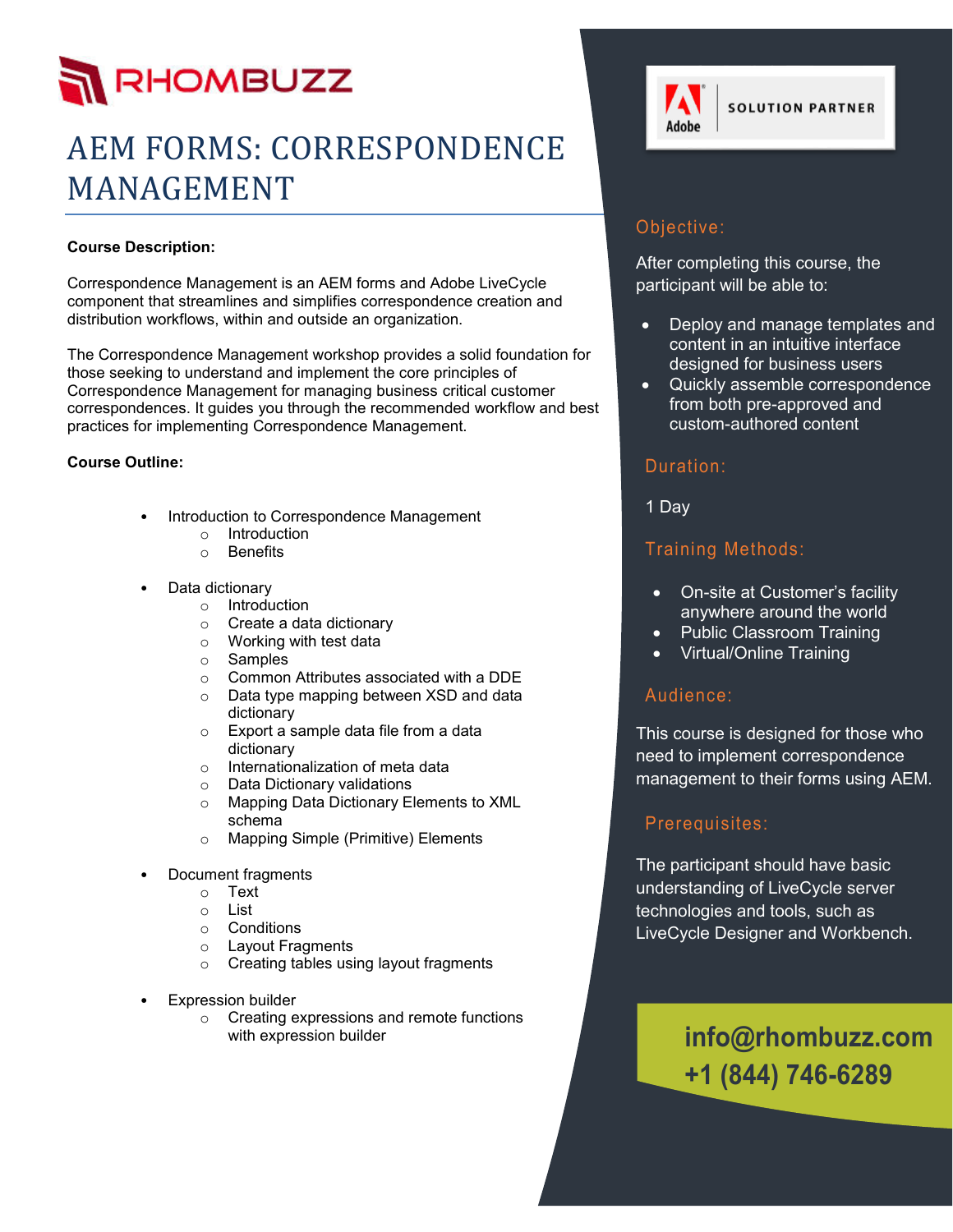

- Layout design
	- o Creating a layout for letters
	- o Using schema
	- o Creating relatable fields
	- o Deciding when to use subforms and text fields
	- $\circ$  Setting up repetitive elements
	- o Specify the server render format
- Create a correspondence
	- o Create correspondence in the Create Correspondence user interface
	- o Saving drafts and submitting letter instances
	- o Rendition modes of letter preview: Mobile forms preview and PDF preview
- Create a letter
	- o Correspondence Management workflow
	- o Deconstructing a letter
	- o Analyze a letter before you construct it
	- o Benefits of performing the analysis
	- o Correspondence complexity
	- o Overview of Creating a Letter
	- o Create a letter template
	- o Types of linkage available for each of the fields
- Manage agent signature images
	- o Overview
	- o Adding agent signature image
- Correspondence management configuration properties
- Post processing of letters
	- o Post Processing
	- o Forms workflow
	- o AEM Workflow
	- o Letter Instances Retrieval
	- o Associating a post process with a letter
	- o Reload a draft letter instance
- Migrate Correspondence Management assets to AEM forms
	- o Approaches to migration
	- o Prerequisites
	- o Installing the Migration utility
	- o Using the Migration utility
	- o Changes in Correspondence Management due to migration
	- Customize text editor
		- o Overview
		- o Customize fonts by editing the tbxeditorconfig.xml file in CRX
		- o Add custom fonts to the client computer
		- o Access font customizations
- Customize create correspondence UI logo
	- o Overview
	- o Creating the required folder structure
	- o Upload the new logo to CRX

**info@rhombuzz.com +1 (844) 746-6289**